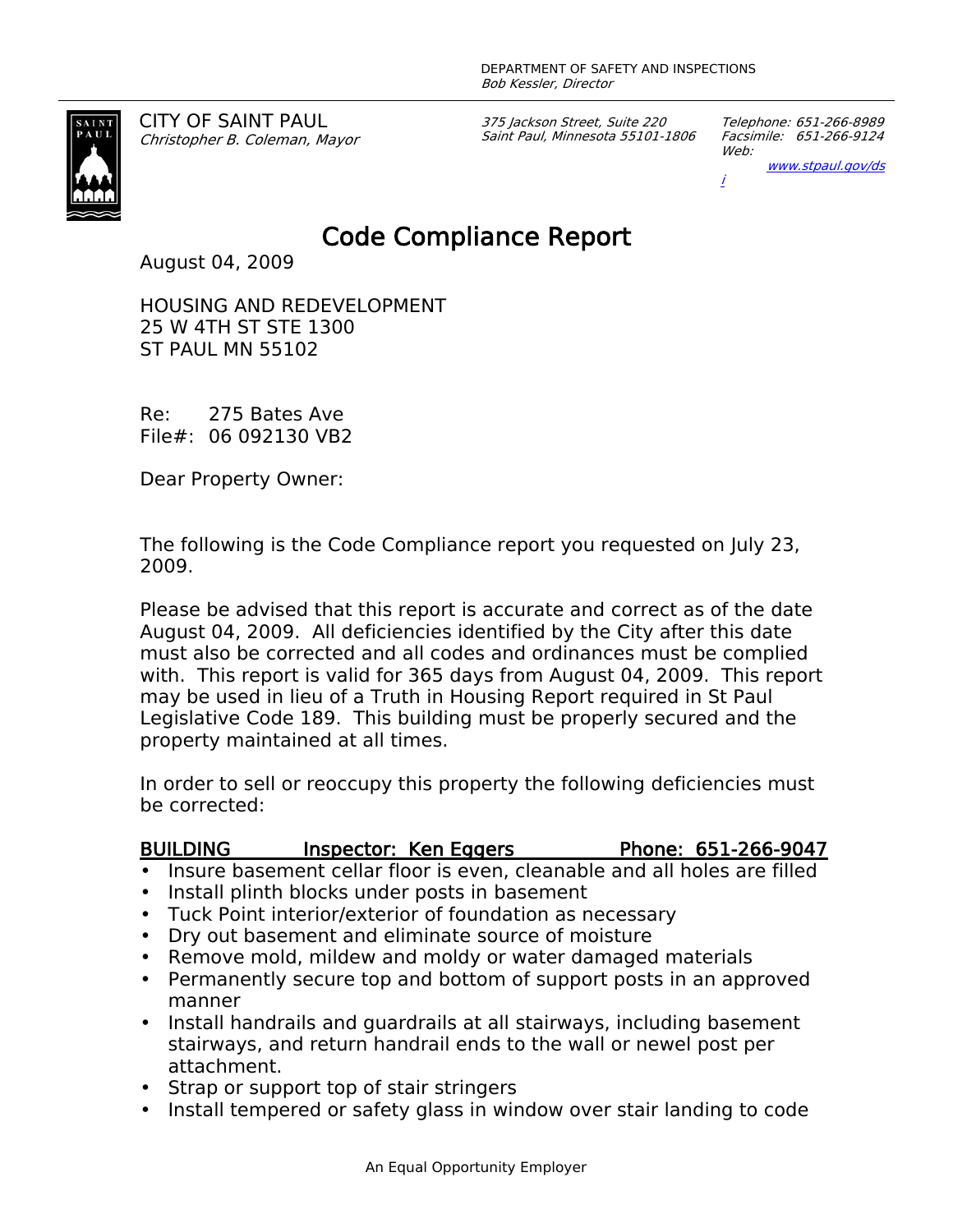- Repair or Replace any deteriorated window sash, broken glass, sash holders, re-putty, etc as necessary
- Provide complete storms and screens, in good repair for all door and window openings
- Provide and operable latching device for all windows
- Provide thumb type deadbolts for all entry doors. Remove any surface bolts
- Repair or replace damaged doors and frames as necessary, including storm doors
- Weather seal exterior doors
- Install floor covering in bathroom and kitchen that is impervious to water
- Repair walls, ceiling and floors throughout, as necessary
- Provide fire block construction as necessary
- Where wall and ceiling covering is removed install full thickness or code-specified insulation
- Install attic insulation according to applicable code
- Air-seal and insulate attic access door in an approved manner
- Provide smoke detectors per the MN Building Code and carbon monoxide detectors per State Law.
- Replace or repair landing and stairway per code
- Repair siding, soffit, fascia, trim, etc. as necessary
- Provide proper drainage around house to direct water away from foundation of house.
- Close in open stair risers to maintain an opening no greater than 4 inches
- A building permit is required to correct the above deficiencies
- Remove stacked blocks under support posts in basement and provide posts going from footing to support beam.
- Clean basement foundation walls and tuckpoint and re-parge.
- Repair basement stairs and re-level.
- Repair or replace kitchen cabinets.
- Refinish wood floors, replace floor coverings.
- Repair or replace retaining wall at West side of property.
- Remove trees on west side, trees are rubbing on structure.
- This property is being converted to a Single Family Dwelling.

## **ELECTRICAL Inspector: Jamie McNamara Phone: 651-266-9037**

- Provide a complete circuit directory at service panel indicating location and use of all circuits
- verify/install a separate 20 ampere laundry circuit and a separate 20 ampere kitchen appliance circuit
- Close openings in service panel/junction box with knock out seals, breaker blanks and/or junction boxes
- Properly strap cables and conduits in basement/ service conduit on the exterior of the house.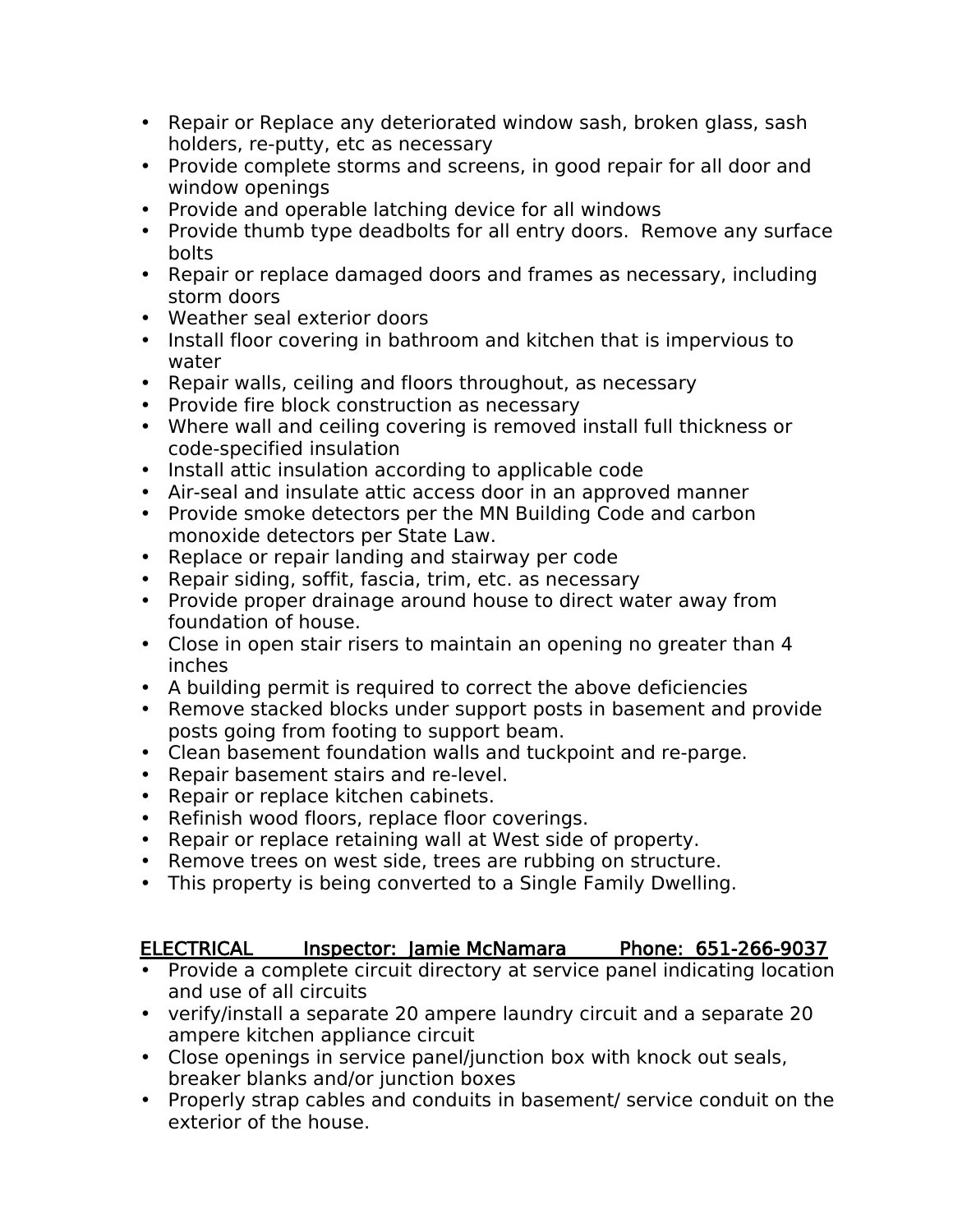- install/replace GFCI receptacle in basement/first/second bathroom adjacent to the sink
- Ground bathroom light in basement/first bathroom/second bathroom and disconnect receptacle on fixture
- Repair or Replace all broken, missing or loose light fixtures, switches and outlets, covers and plates
- Check all outlets for proper polarity and verify ground on 3-prong outlets
- Remove any 3-wire ungrounded outlets and replace with 2-wire or ground 3-wire to code
- Install hard-wired, battery backup smoke detector per bulletin 80-1 and other smoke detectors as required by the IRC. Also, Install carbon monoxide detector(s) within 10 feet of all bedrooms
- Install exterior lights at front/side entry doors
- Basement rewire furnace to code.
- All added receptacles must be grounded, tamper-resistant and be on an Arc-Fault Circuit Interrupter-protected circuit.
- All electrical work must be done by a Minnesota-licensed electrical contractor under an electrical permit.
- Any open walls or walls that are opened as part of this project must be wired to the standards of the 2008 NEC.
- All buildings on the property must meet the St. Paul Property Maintenance Code (Bulletin 80-1).

## **PLUMBING Inspector: Denny Watters Phone: 651-266-9051**

- Basement Laundry Tub faucet is missing
- Basement Laundry Tub unvented
- Basement Soil and Waste Piping no front sewer clean out; no soil stack base clean out
- Basement Soil and Waste Piping no soil stack base clean out
- Basement Soil and Waste Piping unplugged or open piping; back pitched piping
- Basement Water Heater No gas shut off or gas piping incorrect
- Basement Water Heater Vent must be in chimney liner
- Basement Water Heater not fired or in service
- Basement Water Meter Remove steel from before meter
- Basement Water Meter meter is removed or not in service
- Exterior Lawn Hydrants Requires backflow assembly or device
- First Floor Gas Piping range gas shut off; connector or piping incorrect
- First Floor Lavatory unvented
- First Floor Sink fixture is missing
- First Floor Tub and Shower provide stopper
- Second Floor Gas Piping range gas shut off; connector or piping incorrect
- Second Floor Lavatory incorrectly vented
- Second Floor Lavatory waste incorrect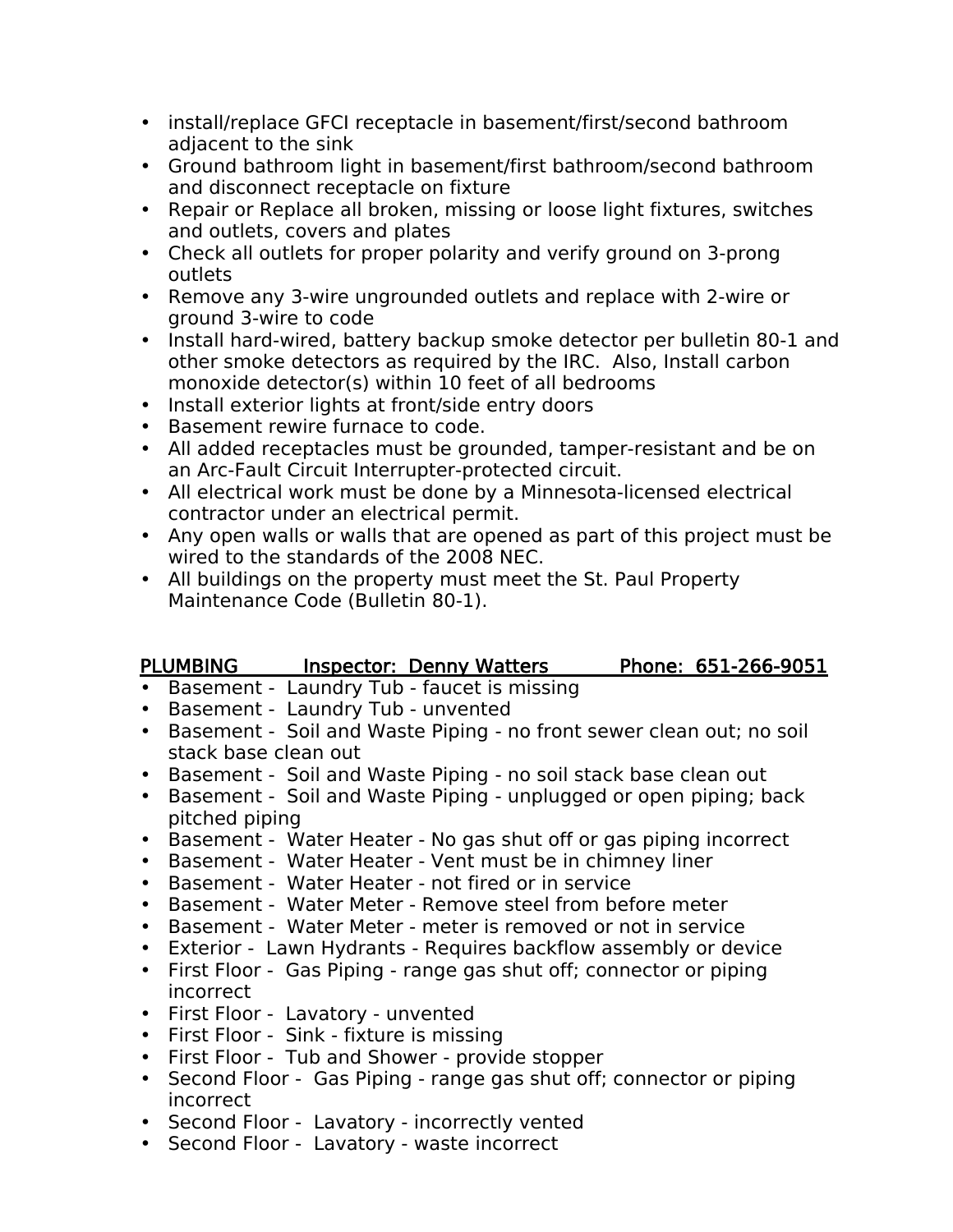- Second Floor Sink waste incorrect
- Second Floor Tub and Shower unvented
- Second Floor Tub and Shower waste incorrect

#### **HEATING Inspector: Maureen Hanson Phone: 651-266-9043**

- Clean and Orsat test furnace burner. Check all controls for proper operation. Check furnace heat exchanger for leaks; provide documentation from a licensed contractor that the heating unit is safe.
- Install approved metal chimney liner.
- Connect furnace and water heater venting into chimney liner.
- Vent clothes dryer to code.
- Provide adequate combustion air and support duct to code.
- Provide support for gas lines to code. Plug, cap and/or remove all disconnected gas lines.
- Witnessed air test on new gas piping to furnace.
- Provide appropriate size openable window in all bathrooms or prove approved bathroom exhaust fan is vented to the exterior (Ventilation permit maybe required).
- Install furnace air filter access cover.
- Clean all supply and return ducts for warm air heating system.
- Provide dampers in all supply runs.
- Repair and/or replace heating registers as necessary.
- Provide heat in every habitable room and bathrooms.
- Mechanical GAS permit is required for the above work and possible a Venation permit also.

Possible a furnace is in the attic – verify it is installed to code and provide access for inspection.

### **ZONING**

1. This property was inspected as a Single Family Dwelling.

#### **Notes:**

- See attachment for permit requirements and appeals procedure.
- Most of the roof covering could not be inspected from grade. Recommend this be done before rehabilitation is attempted.

**This is a registered vacant building. In order to sell or reoccupy this building, all deficiencies listed on this code compliance report must be corrected within six (6) months of the date of this report. One (1) sixmonth time extension may be requested by the owner and will be considered if it can be shown that the code compliance work is proceeding and is more than fifty (50) percent complete in accordance with Legislative Code Section 33.03(f).**